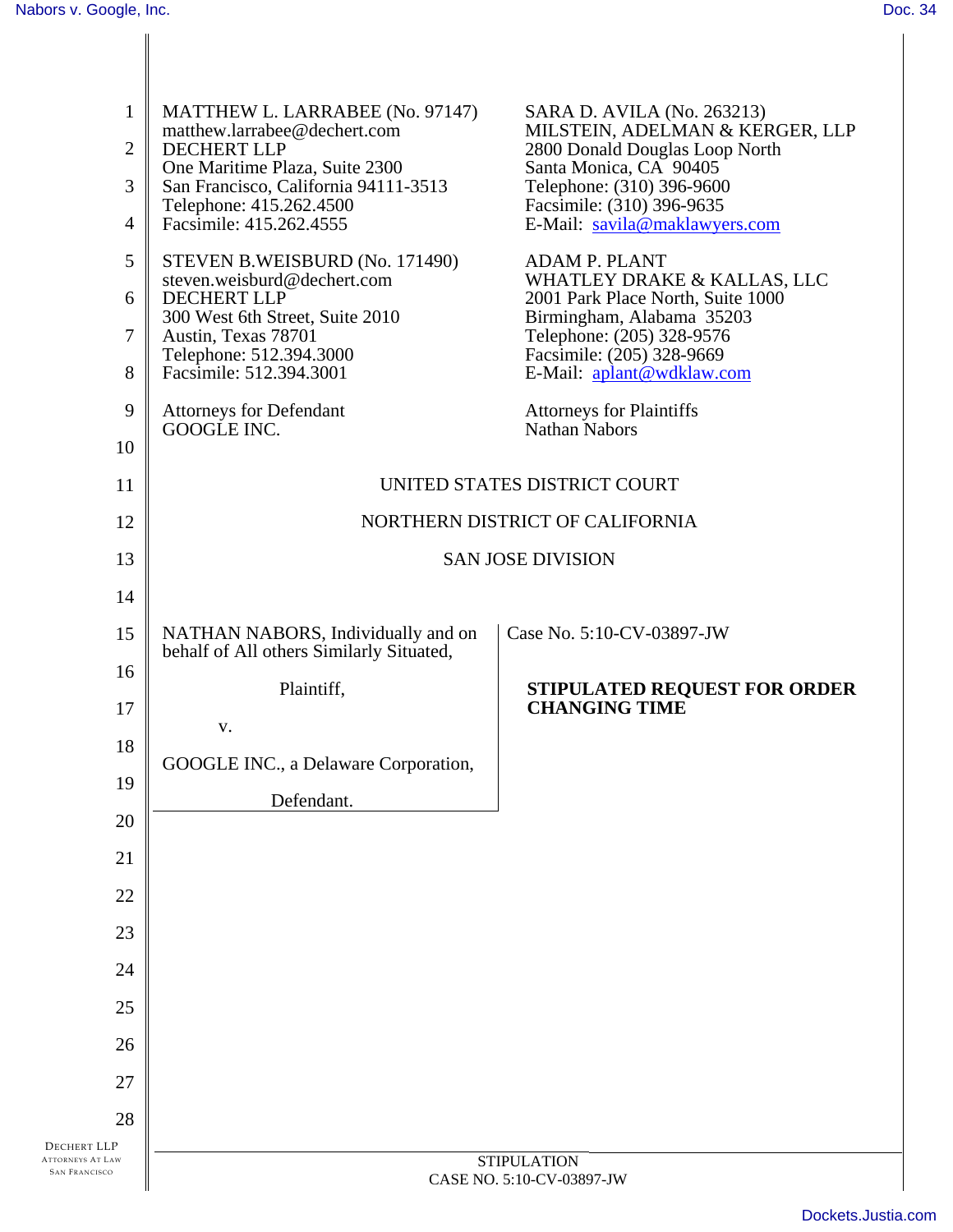| $\mathbf{1}$                                    |                                                                                                          | Pursuant to Civil Local Rule 6-2, the parties request an order changing the time in which |
|-------------------------------------------------|----------------------------------------------------------------------------------------------------------|-------------------------------------------------------------------------------------------|
| $\overline{2}$                                  | defendant Google Inc. ("Google") must file a reply in support of its motion to dismiss the First         |                                                                                           |
| 3                                               | Amended Complaint filed by Nathan Nabors ("Nabors"):                                                     |                                                                                           |
| $\overline{4}$                                  | WHEREAS, Google currently must file its reply on April 11, 2011;                                         |                                                                                           |
| 5                                               | WHEREAS, Nabors has agreed, subject to this Court's approval, to extend Google's                         |                                                                                           |
| 6                                               | deadline for filing its reply until April 18, 2011; and                                                  |                                                                                           |
| 7                                               | WHEREAS, this extension will alter a time frame set by the local rules of this Court and                 |                                                                                           |
| 8                                               | therefore requires a Court order for such an extension;                                                  |                                                                                           |
| 9                                               | NOW THEREFORE, Nabors and Google through their counsel of record, and subject to                         |                                                                                           |
| 10                                              | this Court's approval, stipulate to the following:                                                       |                                                                                           |
| 11                                              | Google's deadline for filing a reply in support of its motion to dismiss Nabors' First                   |                                                                                           |
| 12                                              | Amended Complaint should be extended from April 11, 2011 until April 18, 2011. Although the              |                                                                                           |
| 13                                              | parties are not requesting that the current April 25, 2011 hearing date be continued, should the         |                                                                                           |
| 14                                              | Court choose to continue the hearing <i>sua sponte</i> , the schedule of the case will be extended until |                                                                                           |
| 15                                              | such time as the Court may hear the motion to dismiss.                                                   |                                                                                           |
| 16                                              |                                                                                                          |                                                                                           |
| 17                                              | DATED: April 5, 2011                                                                                     | MILSTEIN ADELMAN, LLP                                                                     |
| 18                                              |                                                                                                          |                                                                                           |
| 19                                              |                                                                                                          | By: /s/ Sara Avila<br><b>SARA AVILA</b>                                                   |
| 20                                              |                                                                                                          | <b>Attorneys for Plaintiff</b>                                                            |
| 21                                              |                                                                                                          | NATHAN NABORS                                                                             |
| 22                                              | DATED: April 5, 2011                                                                                     | WHATLEY DRAKE & KALLAS, LLC                                                               |
| 23                                              |                                                                                                          |                                                                                           |
| 24                                              |                                                                                                          | /s/ Adam Plant<br>By:<br><b>ADAM PLANT</b>                                                |
| 25                                              |                                                                                                          | <b>Attorneys for Plaintiff</b><br><b>NATHAN NABORS</b>                                    |
| 26                                              |                                                                                                          |                                                                                           |
| 27                                              |                                                                                                          |                                                                                           |
| 28<br>DECHERT LLP                               |                                                                                                          |                                                                                           |
| <b>ATTORNEYS AT LAW</b><br><b>SAN FRANCISCO</b> | <b>STIPULATION</b><br>CASE NO. 5:10-CV-03897-JW                                                          |                                                                                           |
|                                                 |                                                                                                          |                                                                                           |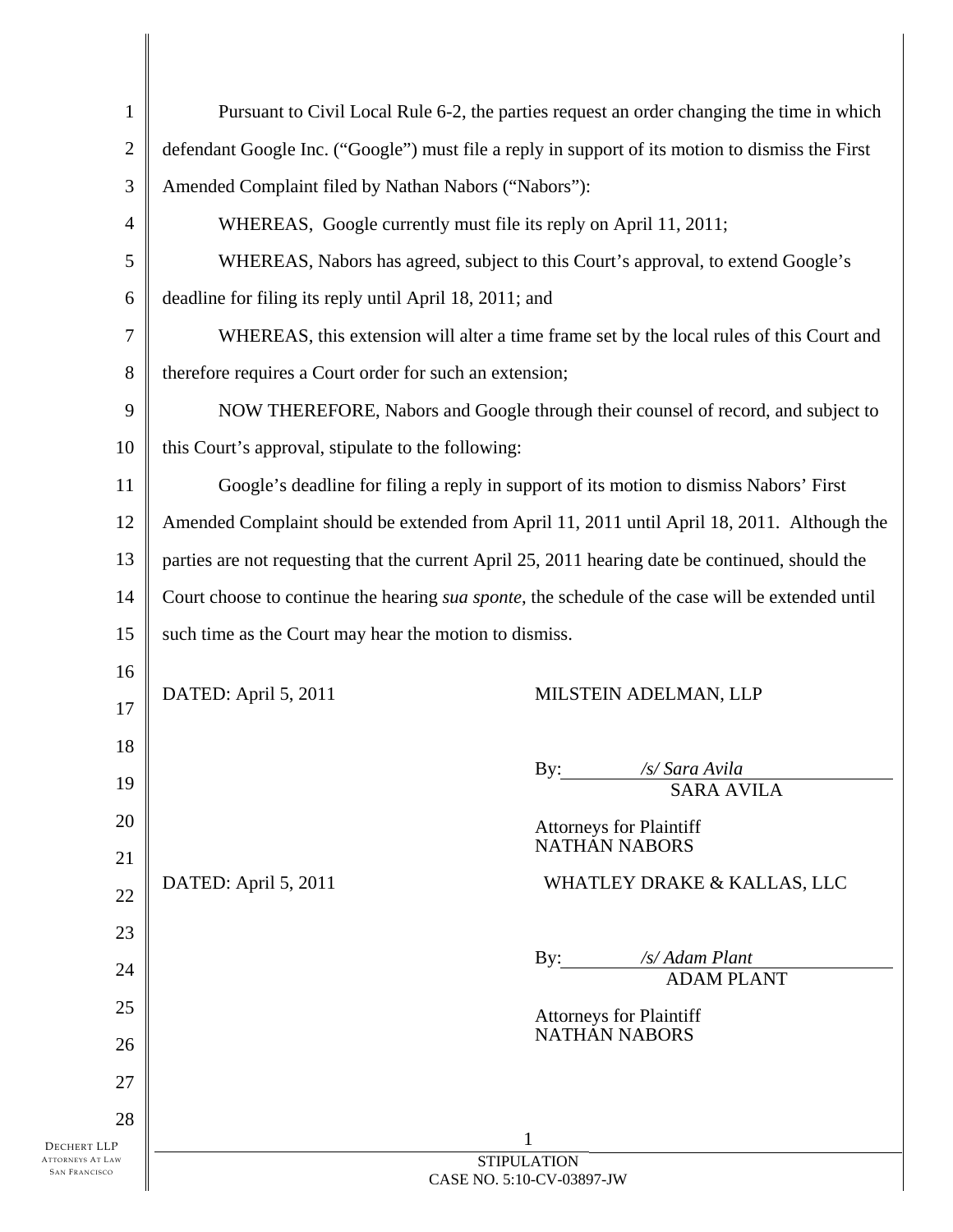